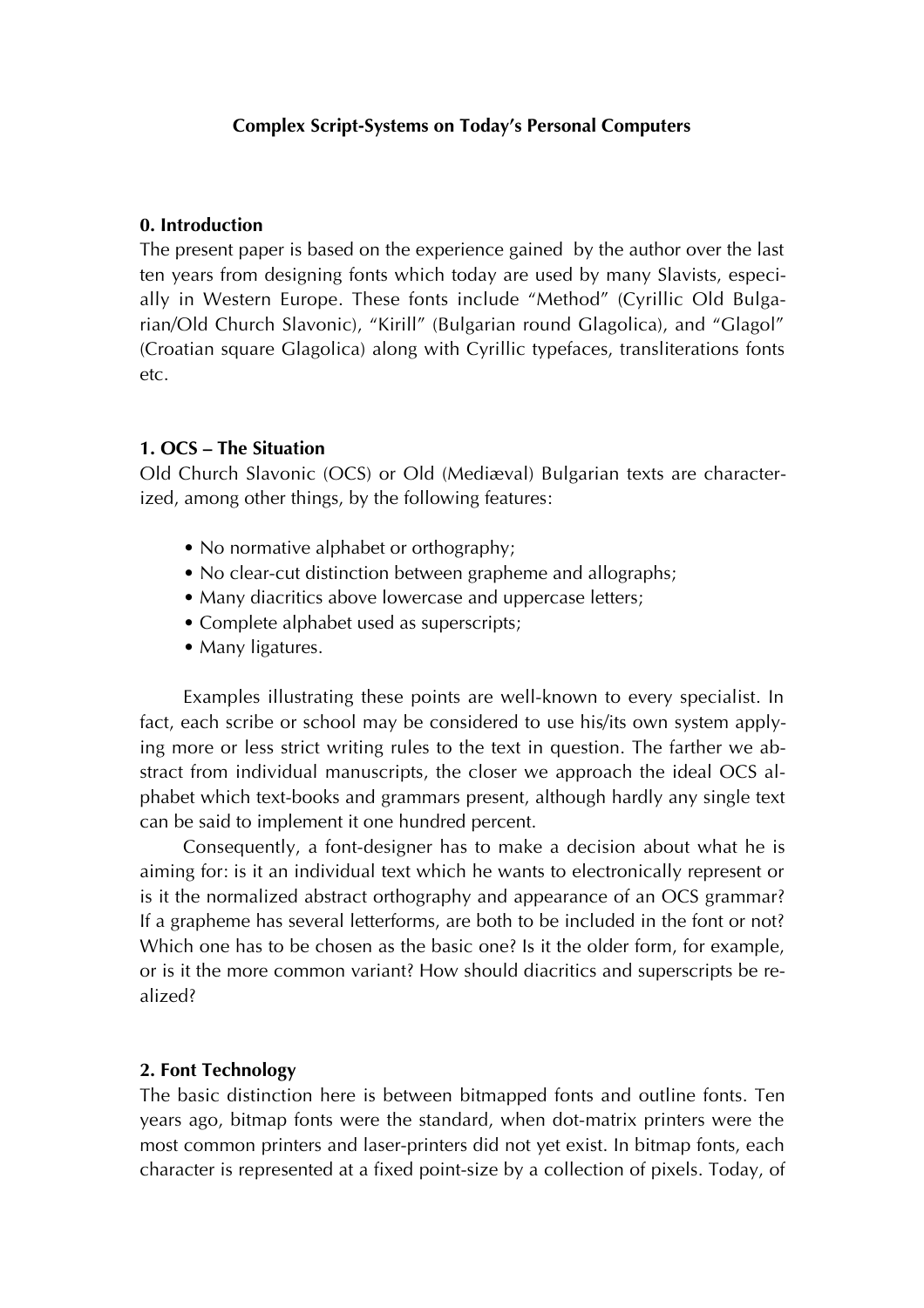course, outline (or vector) fonts are the state of the art. The difference between bitmap fonts and outline fonts is comparable to using a painting program (which turns single dots on or off) or a drawing program (where one draws objects which can be re-sized at will). In outline fonts, the designer draws the outline of a character, setting corner and curve points and connecting them with lines. While this sounds simple for a single character, it becomes a very demanding task for a complete alphabet. The premier font-creating package is called Fontographer; other programs (such as FontStudio) have practically disappeared or occupy a niche only (such as URW's fine Ikarus program). Using such a font-editor, the designer generates the end-user product, for example a PostScript Type 1 font or a TrueType font. When these fonts are being used, the outlines contained in the font files are scaled to the appropriate size (say 12 points) and filled with pixels, depending on the resolution of the output device. Laser-printers, for example, have at least four times the resolution of standard computer monitors. Consequently, characters are printed with much finer detail than represented on-screen. Bitmaps may or may not be required with fonts, depending on the platform and the font format. Commercial fonts usually come with a range of hand-edited or polished bitmaps for perfect on-screen representation, especially in small point sizes.

Font files as used by Fontographer usually contain  $2^8 = 256$  slots of which 225 positions may normally be used. Although font files with 512 or 1024 characters are possible, creating fonts with that many characters is impossible if we deal with single-byte languages. Thus, in all practice, we are limited to standard 8-bit fonts. If the number of characters required exceedes this limit, as is easily the case with OCS, several fonts have to be created with each one being dedicated to a specific task. For example, one font can contain the basic alphabet and diacritics, another one superscripts and so on.

## **3. OCS Fonts on Today's PCs**

## **3.1. Encoding Strategies**

Font development is always done under specific historic conditions. The basic and simplified decision algorithm when creating a font for a specific language or script can be summarized as follows: Is there a standard? No – Create new encoding. Yes – Is the standard practical? Yes – Follow standard. No – Create new encoding.

For OCS, the answers will be "no" or "yes"/"no", in both cases resulting in the advice to develop a new encoding. It is reasonable to base an OCS encoding on the encoding chosen for Scientific Cyrillic, and this in turn is based on ASCII or its variants. After an encoding for OCS has been decided on, Glagolitic can also be encoded: ASCII  $\rightarrow$  Scientific Cyrillic  $\rightarrow$  OCS  $\rightarrow$  Glagolitic. The author himself, for example, created his own encoding scheme for scientific Cyrillic in 1985; from this in 1988 the encoding for Method, the OCS font, has been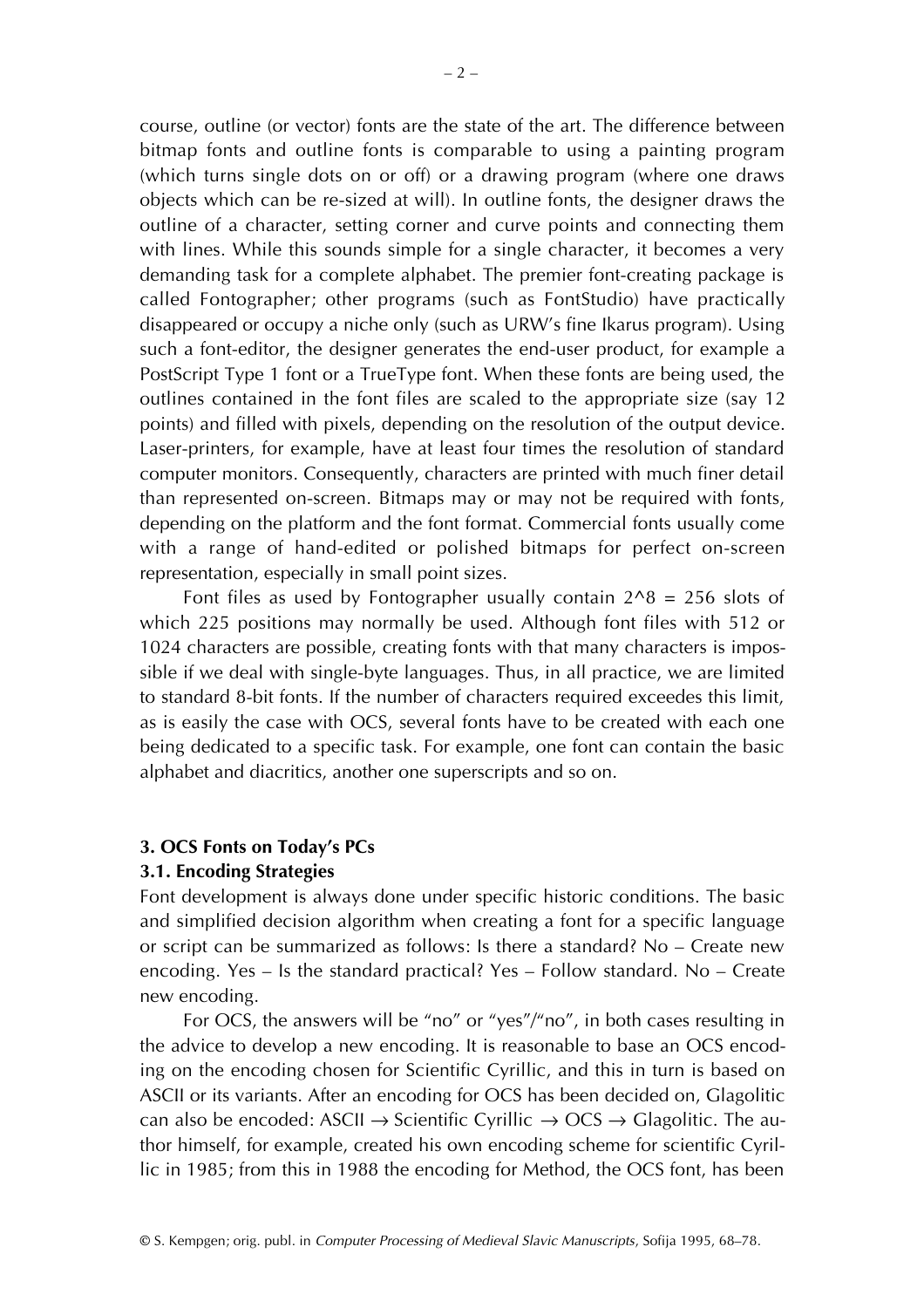derived. And on the encoding used by Method, the corresponding Glagolitic fonts, created in 1992, are based. This ensures – as far as possible – compatibility between the different scripts.

When choosing an encoding for new characters or scripts, several principles can be followed when starting from and modifying the standard Latin 8-bitencoding:

• Vowel on vowel, consonant on consonant

The reason for this is two-fold: it is a mnemotechnic aid to remember where the characters have been placed on the keyboard, and it ensures maximum compatibility with existing hyphenation routines.

• Character pairs on character pairs

This principle is also obvious, but it is not always followed when it could be followed, and sometimes it is impossible or impractical to follow. Again, there are two main benefits: keystroke pairs remain pairs (lowercase vs. uppercase), and functions such as "small caps", which most wordprocessors offer, will continue to work.

• Basic ABC into lower ASCII

The reason for this is to make access to the most frequently used characters as convenient as possible, because the lower ASCII character set can be completely accessed on nearly every keyboard. Variants and accented characters can be put into higher ASCII. That less often used characters are somewhat harder to type than the basic set is a principle which underlies many keyboard drivers and thus is nothing specific. (When designing keyboard drivers, this principle becomes "Put basic ABC on normal layers, additional characters on option-keys.)

• Phonetic or graphic similarity

When Cyrillic is mapped to a keyboard layout, phonetic similarity may be used. Thus, for example, Cyrillic A will be on A,  $E$  on B,  $E$  on D and so on. This will, of course, depend on the phonetic values usually associated with characters. On the German keyboard, for example, you have characters *ä, ö,* and *ü*. Putting Cyrillic *a*,  $\ddot{e}$ , and *i* on these keys is an obvious solution for German users.

• Design for local keyboard driver

This principal is especially popular with Macintosh users, because the Macintosh has always had very convenient keyboard drivers. On the Macintosh, the Option (or Alt in PC terms) key by itself is not used to issue commands but is used to enter foreign characters, mathematical symbols etc. in a very straightforward manner. For example, on most keyboard drivers, option-a will produce *å*, option-c produces *ç*, option-p produces π, option-z produces Ω (which, of course, is the last character of the Greek alphabet) and so on. Macintosh keyboards thus have four layers: lowercase, shift, option, shift-option. As a keyboard has around 50 keys, this allows access to 200 characters. Add the five accent keys which work as dead keys to enter accented characters, and the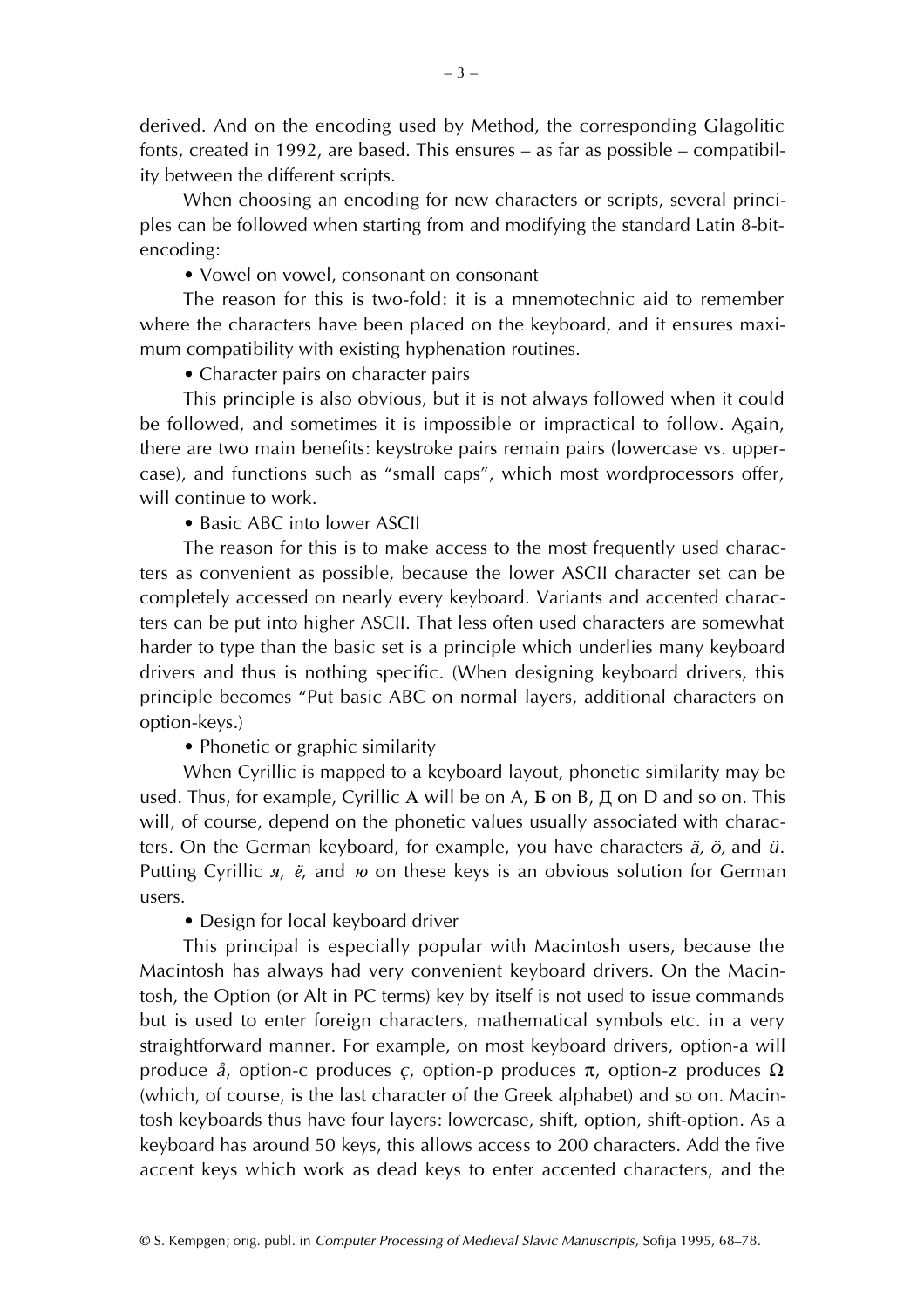complete 8-bit character set can be can accessed very easily. Typing ALT-0 + decimal value has never been necessary on the Macintosh.

This feature of Macintosh keyboard drivers makes it clear why designing fonts for local keyboard drivers is so popular on this platform. Option keys produce alternate or related characters, and if a foreign language has more characters than the basic English alphabet, it is natural for users to access less often used characters by using the option key.

There is a drawback to this solution, however: what may seem logical on one keyboard, may not be true for another local keyboard driver. While many option-keys are identical on all international keyboads, most shift-option keys are not. When designing for the US keyboard, a certain combination may not make much sense on the French keyboard, for example. But as keyboard drivers can be easily created, copied, modified and installed by end-users on the Macintosh, a simple solution is to include the keyboard driver for which a font was designed with the font itself.

## **3.2. Character Design**

Character designs have a "look and feel", and this is also true for OCS. Different countries have different traditions with respect to the printing types they use, so what is "normal" for a user in one country will not necessarily be of the same quality to another user. Font designers usually call OCS letters a "black letter design" because of the thick black stems which mediæval scripts exhibit giving OCS fonts a certain "weight".

When designing a general-purpose OCS font, it is reasonable to start from the printing types as used in standard grammars, text-books etc. because the look of these characters is what most normal users will expect from an electronic rendition.

However, specialists might also want to reproduce the look and feel of a specific text they are working on. Consequently, fonts can "look" Russian, Serbian, or Bulgarian, and/or 12th, 15th, 17th century, for example. Taken to the extreme, one font could be created for every single text.

After the basic decisions have been made, the process of recreating characters electronically sounds simple: select the letter form for each character which seems most typical, use a scanner to bring a picture of the character into the computer, then use a font-editor to trace the outer edges of the character. While this can be done quickly for a single character, expertise, skill and a trained eye are required for complete character sets of commercial quality. High-quality fonts must, for example, exhibit even character size, spacing, constant "colour" etc. when printed. The amount of work that goes into designing a new font from scratch has been compared to writing a book. Also, hardware requirements should not be forgotten: font design requires the use of the largest possible monitor (anything else but a 21" flat screen is too small), a fast CPU with a large memory (RAM), and a fast PostScript-printer.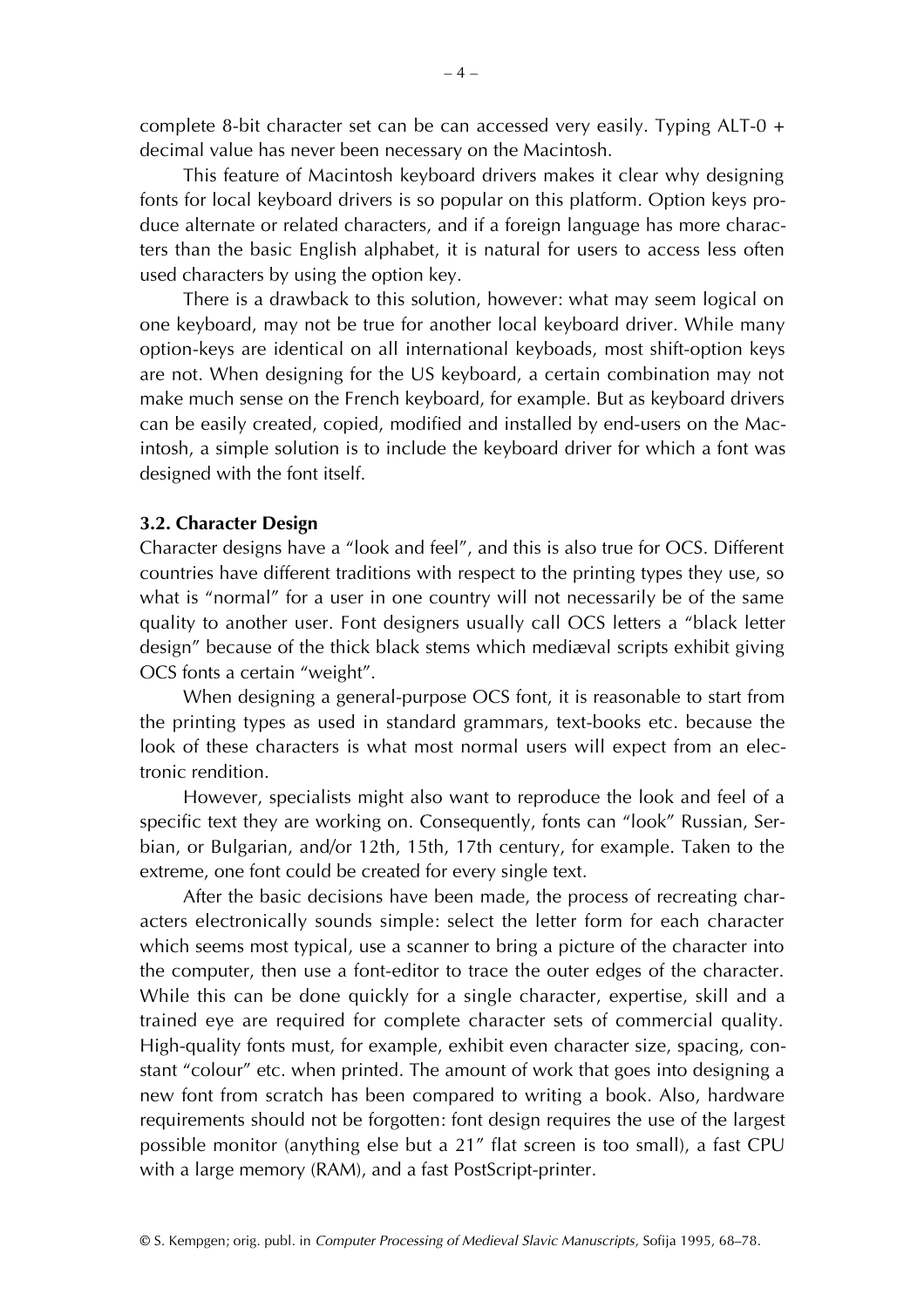## **3.3. Diacritics**

In standard encoding schemes for Western languages and now for Eastern Europe, all foreign characters are preaccented, that is, are available as such. Coupled with corresponding keyboard drivers, this, of course, is very convenient to users, and it is also the only way to achieve a typographically precise placement of the diacritic in every instance. It is important to remember that by pressing first  $\angle$  and then  $\angle$  on the keyboard, a user does not tell the computer to put the grave accent on the i, rather, he tells it to call up the preaccented i (notice the absence of a dot over the i!).

In contrast to standard modern languages, OCS has a very large number of different diacritis which can be combined with most base characters. To construct every conceivable combination of base character plus diacritic as such would result in a very large character set which could hardly be handled any more. Literally thousands of combinations have to be taken into account, because diacritics may sit centered over a character, centered between characters, or at the right or left side of a character. Consequently, font design will treat this problem by using so-called "flying accents". Flying accents are also called nonspacing accents, because they have a zero width, overlap to the left and can be combined with every base character. Using such a technique reduces a character set in a most dramatic way: every diacritic is needed only twice, once for lowercase and once for uppercase characters. However, this reduction comes at the expense of typographical precision. As base characters differ in width, flying accents will not fit equally well over each of them. Usually, they are constructed in such a way as to fit perfectly over characters of normal width. To achieve a better fit over narrow or broad characters as well, kerning can be built into the font. Kerning is a technique that moves two characters closer together or farther apart; one of the characters, can, of course, be also a diacritic. Kerning works within a single font, not between different fonts. Thus, it is impossible to simply construct a font which has only diacritics and nothing else and still kerns with base characters selected from other fonts. For Latin characters, the kerning tradition varies in different countries. Commercial fonts have from one hundred to one thousand kerning pairs ("Method", the author's OCS font, has nearly three thousand pairs, that is, it has been extensively kerned.)

While the combination of flying accents and kerning is certainly the right solution for OCS, application programs have to be considered. Unfortunately, even major word-processor do not care about the kerning available in fonts and output text without any kerning. Page-layout programs, though, always support kerning. On Windows machines, another problem has surfaced: because flying accents are not used in standard fonts at all, programs and printer drivers may not expect zero-width characters and may not (yet) handle them correctly. Thus, it is possible that a zero-width character is displayed on-screen as if it had a positive width, resulting in blank space to the right, or flying accents may be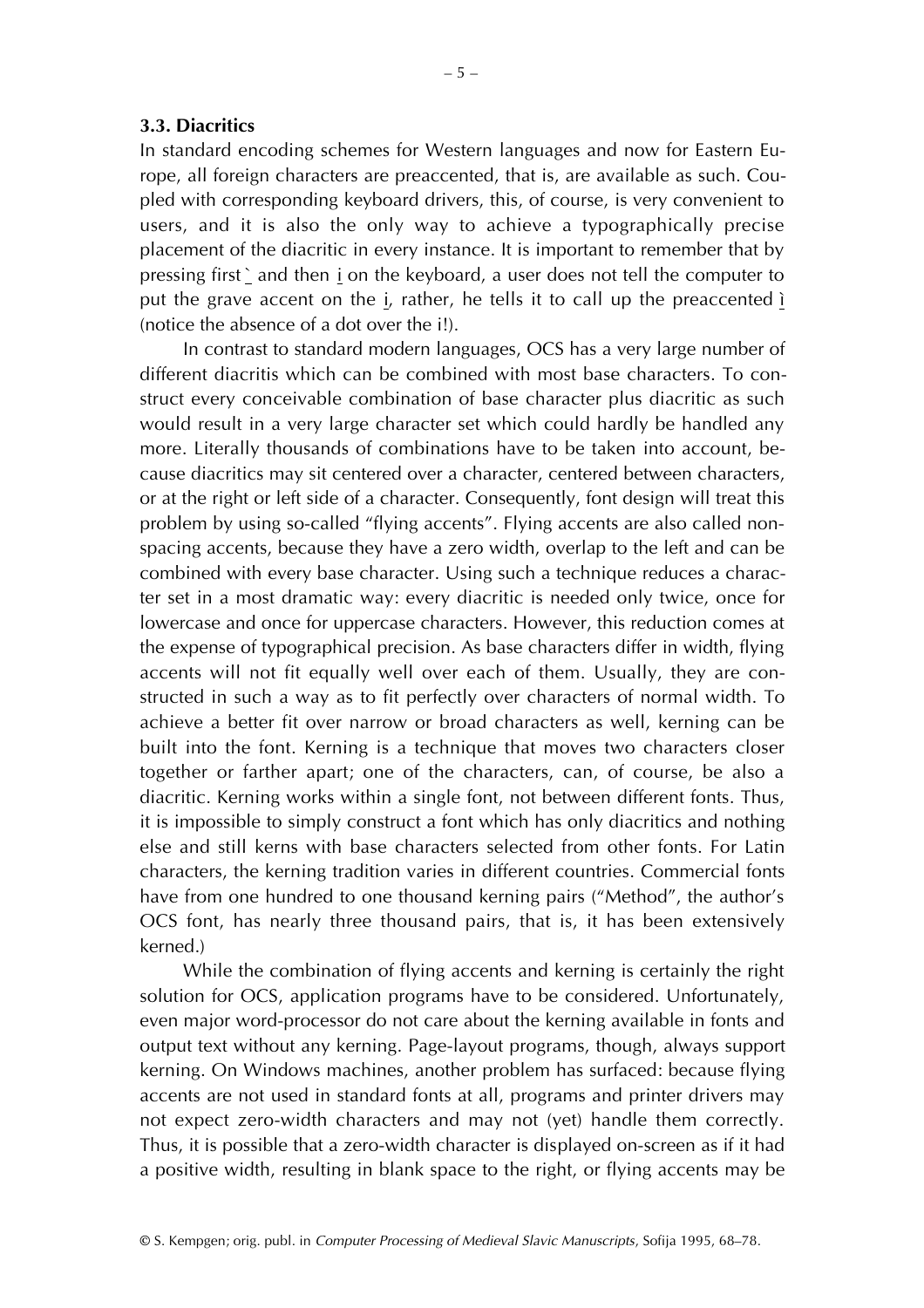visible on-screen, but do not print or are cropped (the combination of Word for Windows 6.0 and the PostScript printer driver for Apple LaserWriters seems to work without problems in this respect).

## **3.4. Superscripts**

For superscripts, in principle the same is true as has been said about diacritics. Raising and lowering of individual characters has always been a feature of word-processors. It is obvious that this approach is too limited to handle a complete superscript alphabet as required for OCS. Consequently, superscript characters have to be implemented as a special font. Again, the same solution can be applied: superscripts can be constructed as flying accents, i.e. zerowidth characters which overlap the character written before them. The simple solution that the author of this paper chose is to create a separate font and replace all uppercase characters with the corresponding superscript letter. This makes it very easy for users to enter superscripts, because they do not have to learn any new key combinations. Also, superscripts can be searched for simply as capital letters from a specific font.

## **4. The Future**

## **4.1. Part I: Encoding**

Clearly, the future of encoding is Unicode. Unicode is an encoding scheme with enough room for all the world's characters (most of them, anyway). The Unicode standard is being developed by The Unicode Consortium, founded and supported by several hardware and software manufacturers. For an excellent article about Unicode and its backgound see SHELDON (1991).

The Unicode standard has been published in two thick volumes, the first one being devoted to alphabetic characters, while the second one is devoted exclusively to Asian characters. How does Unicode treat OCS? Basically, Cyrillic OCS is thought of as modern Cyrillic plus x historic characters. It becomes immediately apparent that there are strange elements in this encoding which should never have been encoded as such (for example, izhica with double grave accent). On the other hand, many special characters are missing from this encoding, as any specialist in the field will point out. Glagolitic has not been standardized at all; it is mentioned shortly in the manual as a candidate for future inclusion though.

The current Unicode encoding, then, is not yet the standard expert Slavists are looking for. The good thing about Unicode is, however, that anybody can submit a proposal for the inclusion of new characters to the Unicode Consortium (the rules and guidelines for this are outlined in vol. 1 of the manual). So there is a way out of current limitations, if these suggestions are accepted.

Right now, we are seeing the first steps in implementing Unicode on PCs. Windows 95 is said to support Unicode encoding in (only?) five of its APIs (Ap-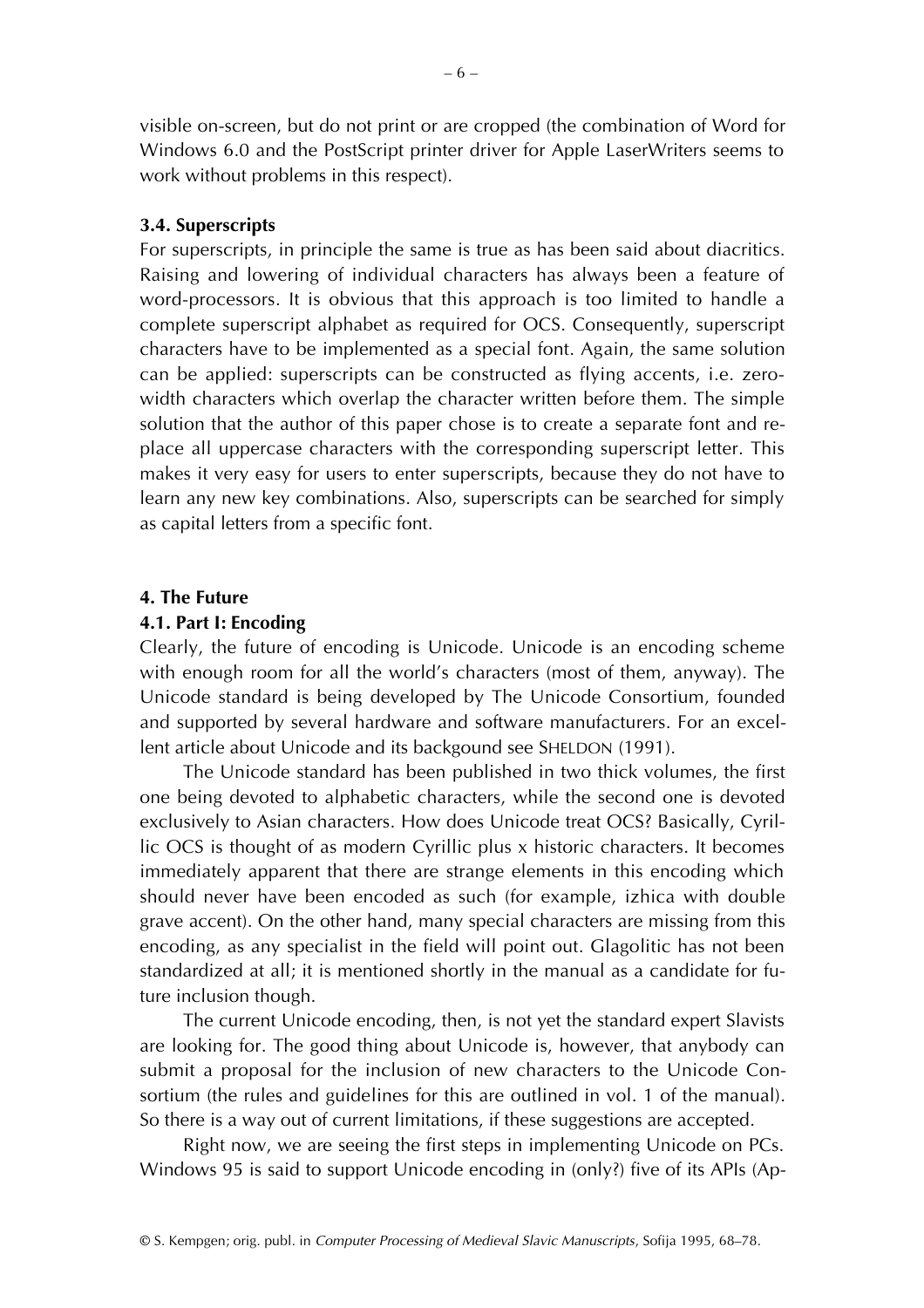plication Programming Interface), while Apple says its Unicode support will be "extensive" in "Copland" (System 8), planned for release in 1996, with "true Unicode support in major system components".

Before embracing Unicode as the solution to all encoding problems, however, one should be aware of the consequences Unicode will have. For *complete* Unicode support, all operating systems will have to be rewritten, all current software will have to be replaced with new versions, and, last but not least, Unicode fonts will have to be produced. Also, very powerful PCs will be required to run these Unicode-based operating systems. Hardly any of todays's PCs will be powerful enough or even be in use when full Unicode support finally becomes a reality. It seems realistic to the author to predict that widespread use of Unicode is at least five years away. Clearly, then, Unicode is no solution for today.

# **4.2. Part II: Technology**

Future technology that is emerging now includes QuickDraw GX. QuickDraw GX is a Mac OS extension which takes care of font management, printing etc. It has been introduced as an optional feature with System 7.5 and will be an integral part of the next major Mac OS version which has been announced for 1996.

QuickDraw GX introduces a new font format, TrueType GX fonts. While older fonts (Type 1 and TrueType) continue to work (Type 1 fonts have to be converted first, though), only GX fonts can support new features such as automatic ligatures, automatic context-based allographs, automatic small caps – all in one font. The GX font format has been developed by Apple primarily for better handling of Arabic and similar scripts.

It seems that the new features of GX fonts could also be put to good use in the case of Fraktur fonts, mediæval fonts such as OCS etc. Although the technology of QuickDraw GX fonts seems promising, it has also been called a case of "overengineering". Acceptance of QuickDraw GX by end-users has been slow because of the memory requirements, some bugs in the initial release, and because powerful Macs are needed to perform the necessary calculations. Also, programs have to be rewritten to make use of special GX features, and few programs support GX at present. MS-Word for example, the de-facto standard in the scientific community, does not support special GX features. Adobe, inventors of PostScript Type 1 fonts and publishers of PageMaker, will also not support GX features which they say can be duplicated by using expert Type 1 fonts. The reason is simple: GX fonts are TrueType fonts, and Adobe does not supply TrueType fonts.

Another limitation is that so far QuickDraw GX is tied to the Macintosh and not a cross-platform technology, like other system software components from Apple (QuickTime and QuickDraw 3D are cross-platform, for example). Thus, data transfer between platforms is further complicated by using Quick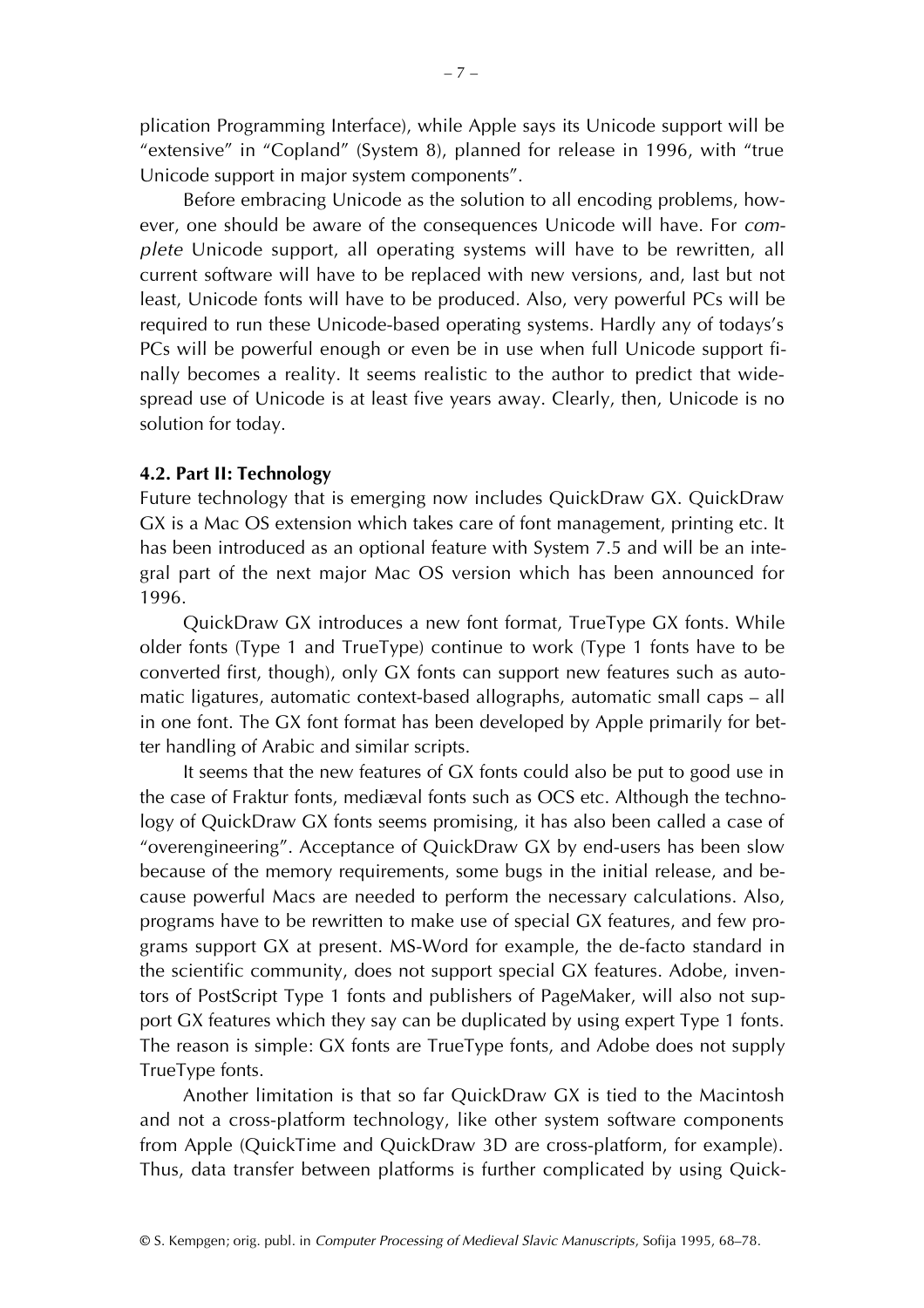Draw GX fonts. Also, Fontographer (v. 4.1), the premier font editor on the Mac, does not at present support the generation of TrueType GX fonts.

In spite of all this, Macintosh users still have to reckon with QuickDraw GX, because, as already pointed out, it will be an integral part of the next major Mac OS version.

## **5. The User**

As the present conference proves, many Slavists care about standards. But what about "normal" scientific users who are writing books and papers on their PC and print final output on their laser-printer? What do these users want? From his own experience, the author knows that many users of foreign language fonts do not care about encodings, standards or data exchange with others. They simply want a solution which is convenient, that is, easy for them to use, one which fits in with their localized software (including keyboard driver). This is especially true for Europe with its many different countries and keyboards. Not all users are ready to switch keyboard drivers just to write a word or two in Cyrillic.

In Europe, the urge to move to encoding standards has been much greater within companies whose daily business relies on being able to exchange data between machines and platforms painlessly.

Every current software solution has an installed user base and following. To move these users to a new standard can be a very difficult and time-consuming task, and will always be only partially successful. A radical solution would, of course, be to offer only standard-encoded solutions after such a standard has been arrived at, sacrificing backward-compatibility.

#### **6. Data Exchange**

Exchange of data (text files, databases etc.) has previously presented problems for users. As far as Western languages are concerned, these problems are now a thing of the past. Apple bundles a System extension called "PC Exchange" with Macintosh System software; this allows PC disks to be mounted on the Mac desktop, PC files to be dragged to and from the Mac hard-disk etc. so that there is no difficulty in loading PC files into the Mac. Similar utilities now exist for Windows PCs giving those users access to Mac disks and files. Allowing PC disks and files to be manipulated as if they were Mac disks and files does not change anything in the content of the files, though, that is, so far no file conversion takes place. Fortunately, most cross-platform Mac programs directly read in texts made with their counterpart on Windows PCs and vice versa, re-encoding all characters as required on the fly. Also, there are data transfer utilities with filters for hundreds of application combinations.

If, however, Slavic or Baltic languages, which have a different encoding from Western languages, have been used in texts, these filters and conversion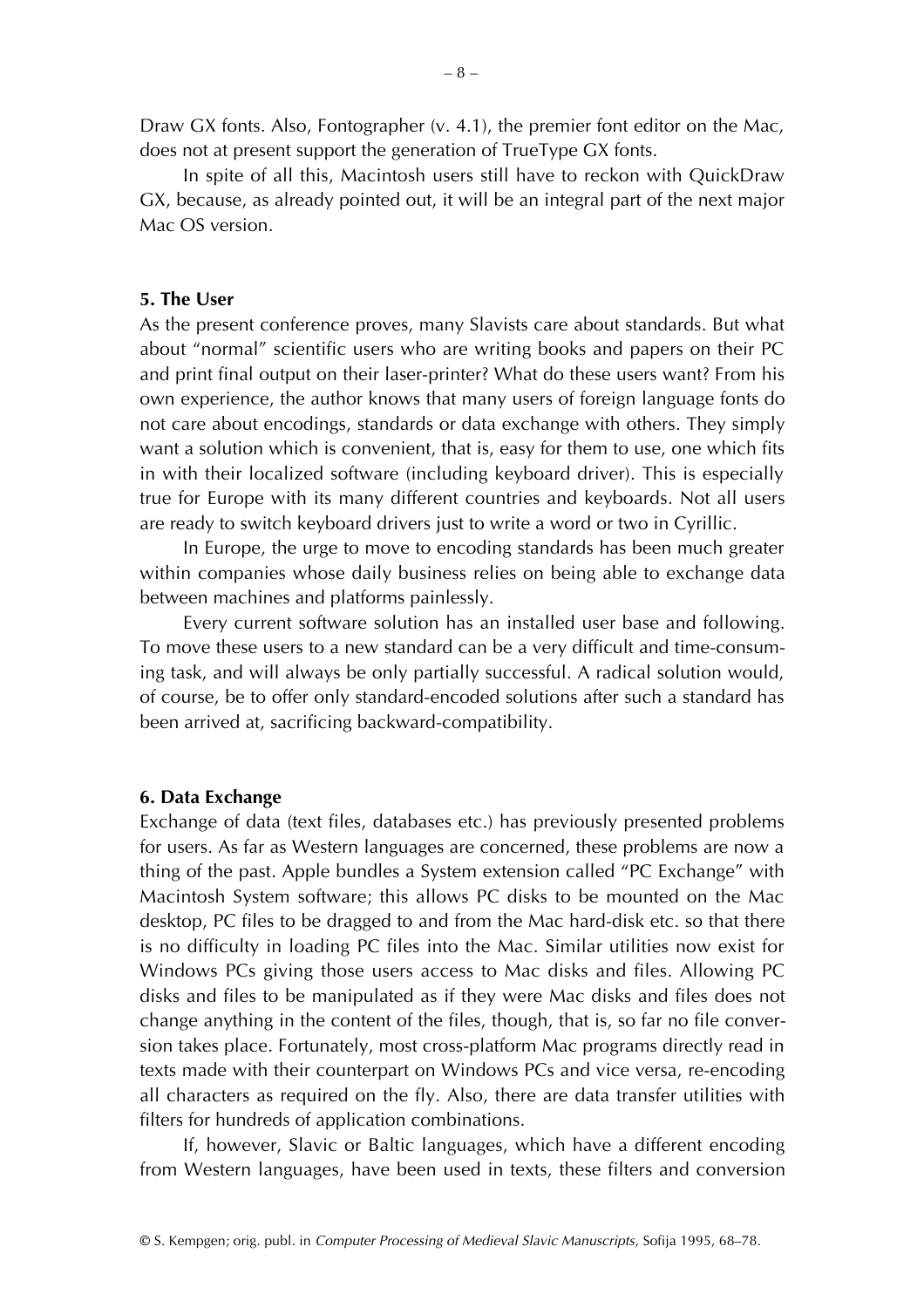procedures render complete nonsense because they treat all characters as if they were from the standard Western encoding scheme. This is also true of OCS texts written using today's OCS fonts. Consequently, other means of moving OCS text intact from a PC into the Mac and back again have to be found.

Fortunately, a solution is available on the Macintosh. Apple has shipped a program called Apple File Exchange (AFE) with System software 7.1. This is an application program which serves a similar purpose as the control panel PC Exchange which ships with System 7.5 and supersedes AFE. AFE reads PC disks and allows file transfer from a PC disk to the Mac hard-disk or vice versa. This in itself is, as we have seen, not enough. There is, however, a little-known addon to AFE, called Text-to-Text Converter. This gem converts character codes on the fly while copying a text file, and, best of all, these translation tables are user-definable. They simply consist of two lists of corresponding ASCII or hex values. If the program encounters a character having the first value, it replaces it with a character having the second value. Furthermore, not only one-to-one replacements are possible, but also one-to-many replacements. This feature can be used, for example, to flag problems in the conversion process which could later be worked on by using a second conversion table or by a search-andreplace operation from within a word processor.

The author of this paper has already created translation modules for Cyrillic between Windows and Macs, and for Latin Eastern Europe (EE encoding to CE encoding). A conversion module for corresponding OCS fonts would be possible, if users required it.

There are, however, two limitations connected with this approach. The first one is that it works on plain ASCII text only. As this includes RTF files (Rich Text Format) which preserve character and document formatting, this really is no problem. The RTF format is supported by most major word processors, making this an ideal means of exchanging texts between platforms and programs. The second limitation lies in the fact that these converters do not work contextsensitively; thus, it is impossible to translate only selected words in a mixed-language text. Again, this does not present a problem if the source text is OCS only.

#### **7. Conclusion**

If we ask ourselves what can be achieved today in terms of standardization, the author would reach the following conclusion:

Possible and practical today are platform-dependent standards, that is one standard for Windows machines and one standard for Macintoshes. Utilities such as AFE (Apple File Exchange) with its Text-to-Text converter can be used for data exchange between platforms. The author of this paper is convinced that these platform-dependent standards will be needed at least for several years to come before a common Unicode-based standard can gradually replace them.